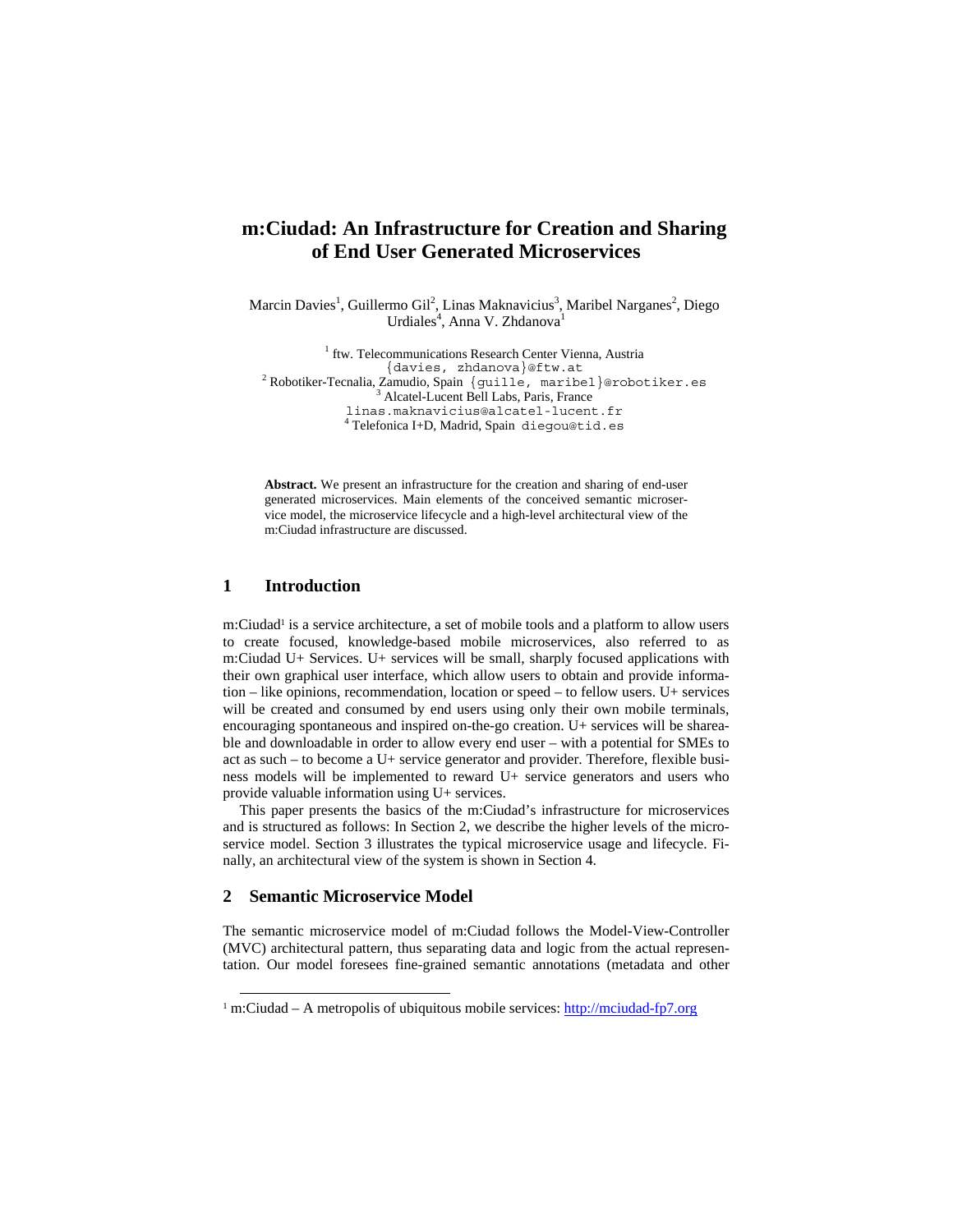semantic formalisms) on different service layers to facilitate efficient service composition, re-usability and meaningful, accurate search results.

Figure 1 illustrates the main elements of the microservice model. Within m:Ciudad, content refers to a collection of metadata-enhanced content items (e.g., tagged blog entries, images, etc.). The service logic comprises semantically annotated functional elements and directly controls the content and the presentation layer, which ultimately retrieves and presents the service content. Finally, each microservice contains global metadata that are usually service instance specific.



**Figure 1: Model of a Microservice** 

## **3 Microservice Lifecycle**

Figure 2 depicts the different stages in the lifecycle of a U+ service, from the different viewpoints of the creator, the provider or the user of a service.



**Figure 2: Lifecycle of a Microservice**